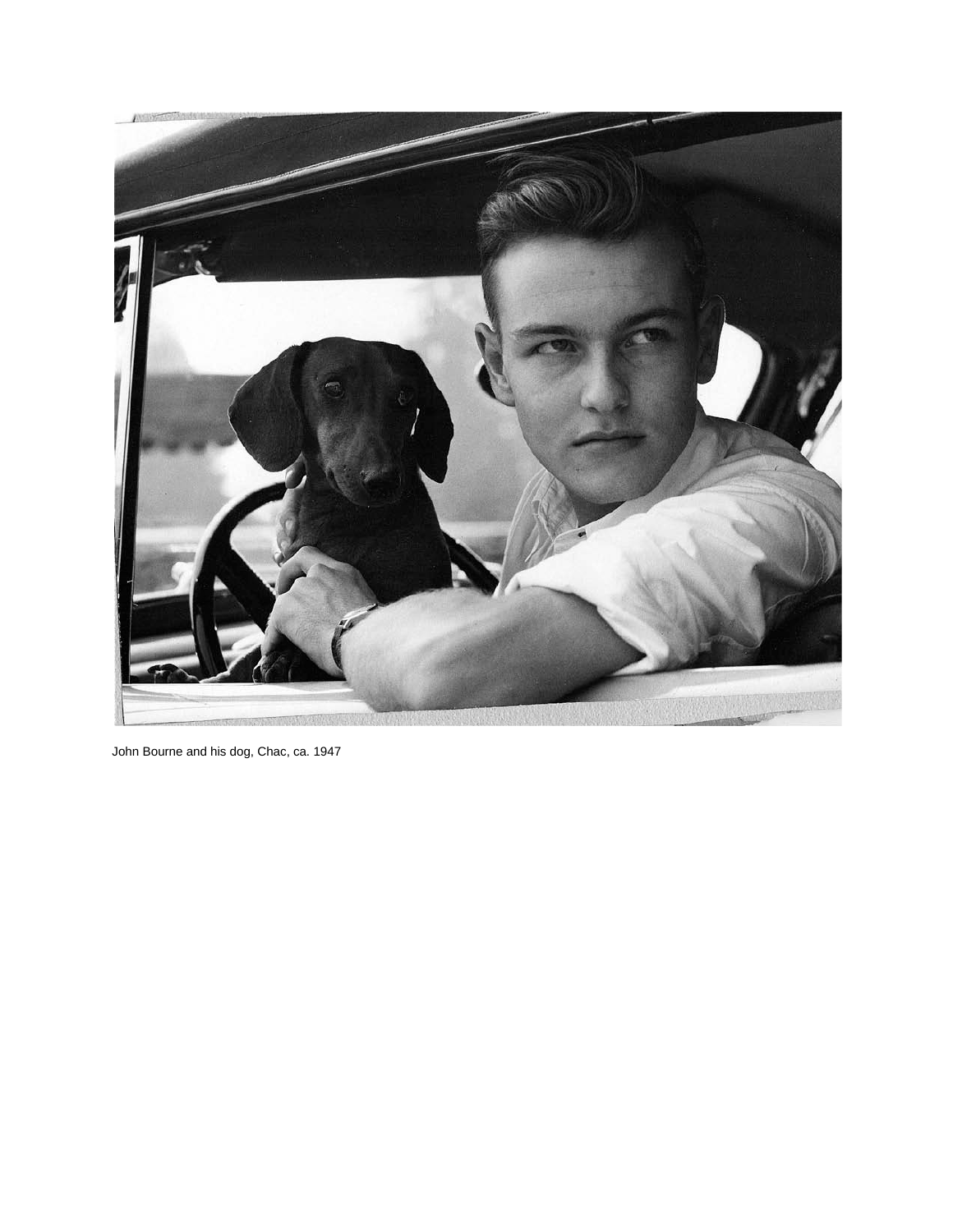

*Ballgame Performer*, Colima-Jalisco, Mexico, 100 BCE–300 CE, earthenware, slip paint in red, black, and white, 7 3/4 x 3 1/8 x 1 1/4 in. and 7 1/2 x 3 3/8 x 1 1/8 in., The Walters Art Museum, Baltimore, on loan from John Bourne (TL.2009.20.133–34), Photo © The Walters Art Museum, Baltimore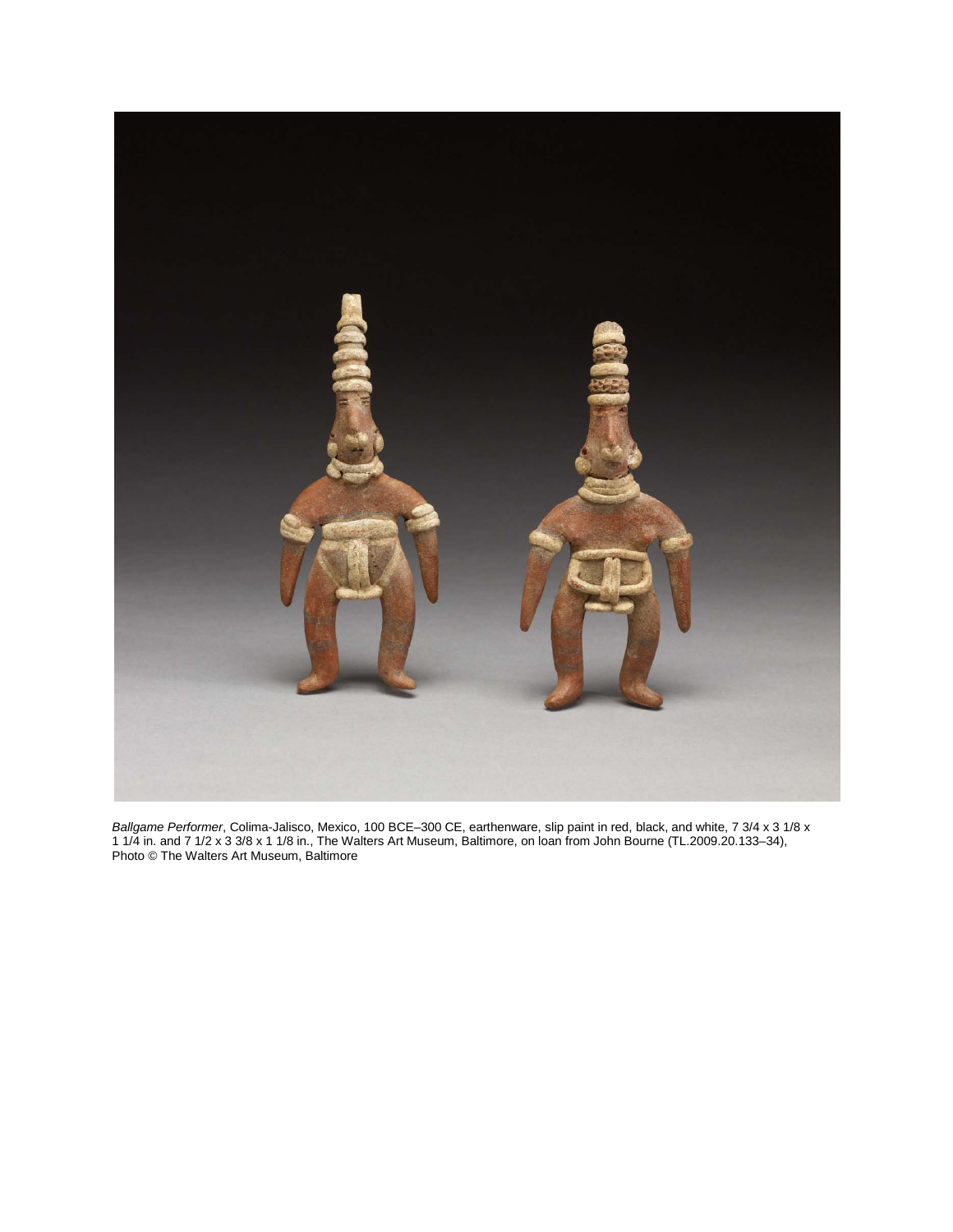

*Lidded Vessel*, Maya, Mexico, 250–550 CE, earthenware, slip with incising, Height: 13 3/4 in.; Diameter: 9 in., The Walters Art Museum, Baltimore, gift of John Bourne, 2009 (2009.20.39), Photo © The Walters Art Museum, Baltimore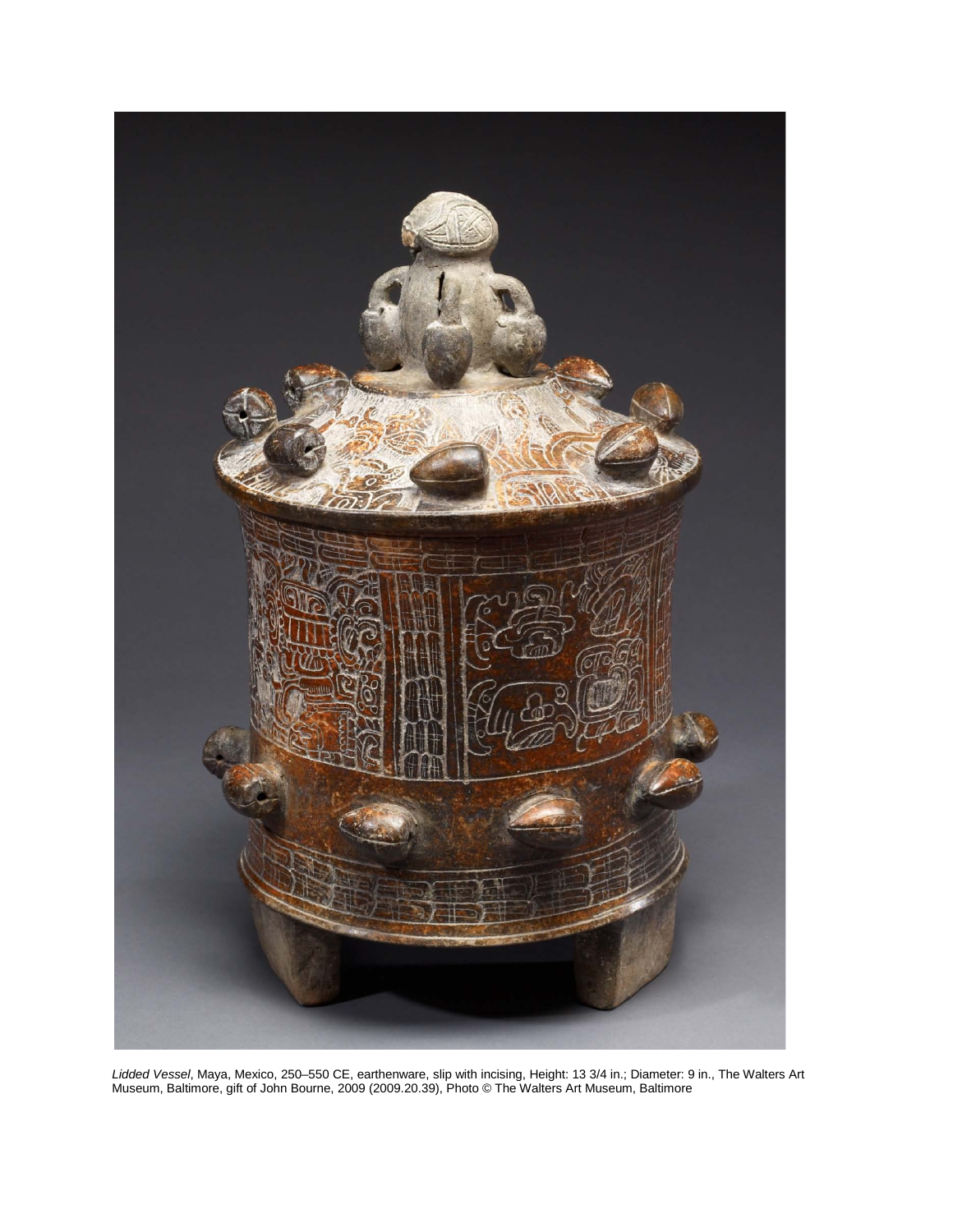

 *Human Effigy Pendant*, Diquís, Costa Rica, Late Period IV–Period VI, 400–1500 CE, cast gold alloy, 5 3/4 x 4 1/8 x 1 1/4 in., The Walters Art Museum, Baltimore, promised gift of John Bourne (TL.2009.20.74), Photo © The Walters Art Museum, Baltimore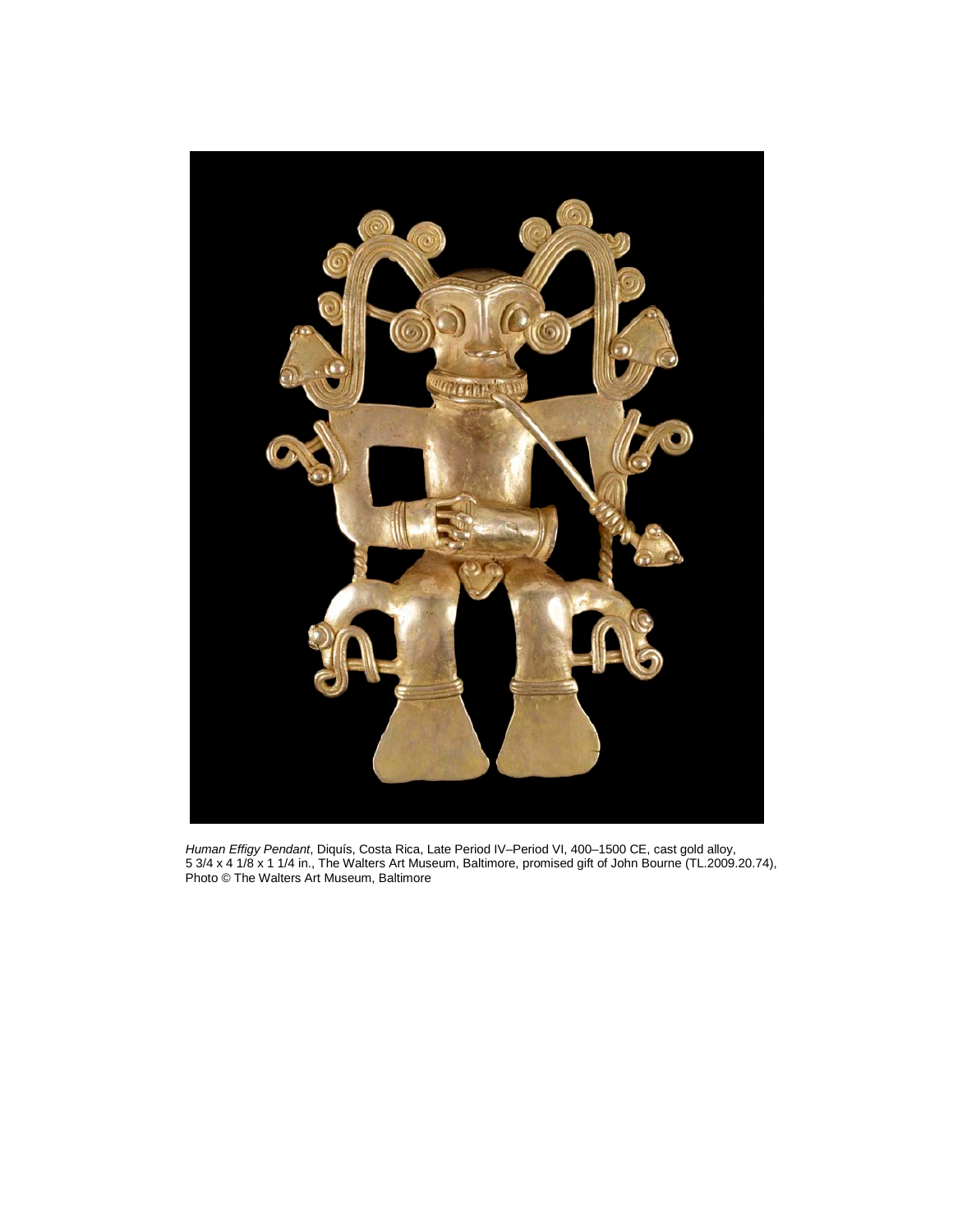

 *Crocodile Effigy Incense Burner*, Potosí Appliqué, Greater Nicoya, Costa Rica, Period V-VI, 500–1350 CE, earthenware, traces of white ground, 23 3/4 x 12 5/8 x 12 5/8 in., The Walters Art Museum, Baltimore, gift of John Bourne, 2009 (2009.20.45), Photo © The Walters Art Museum, Baltimore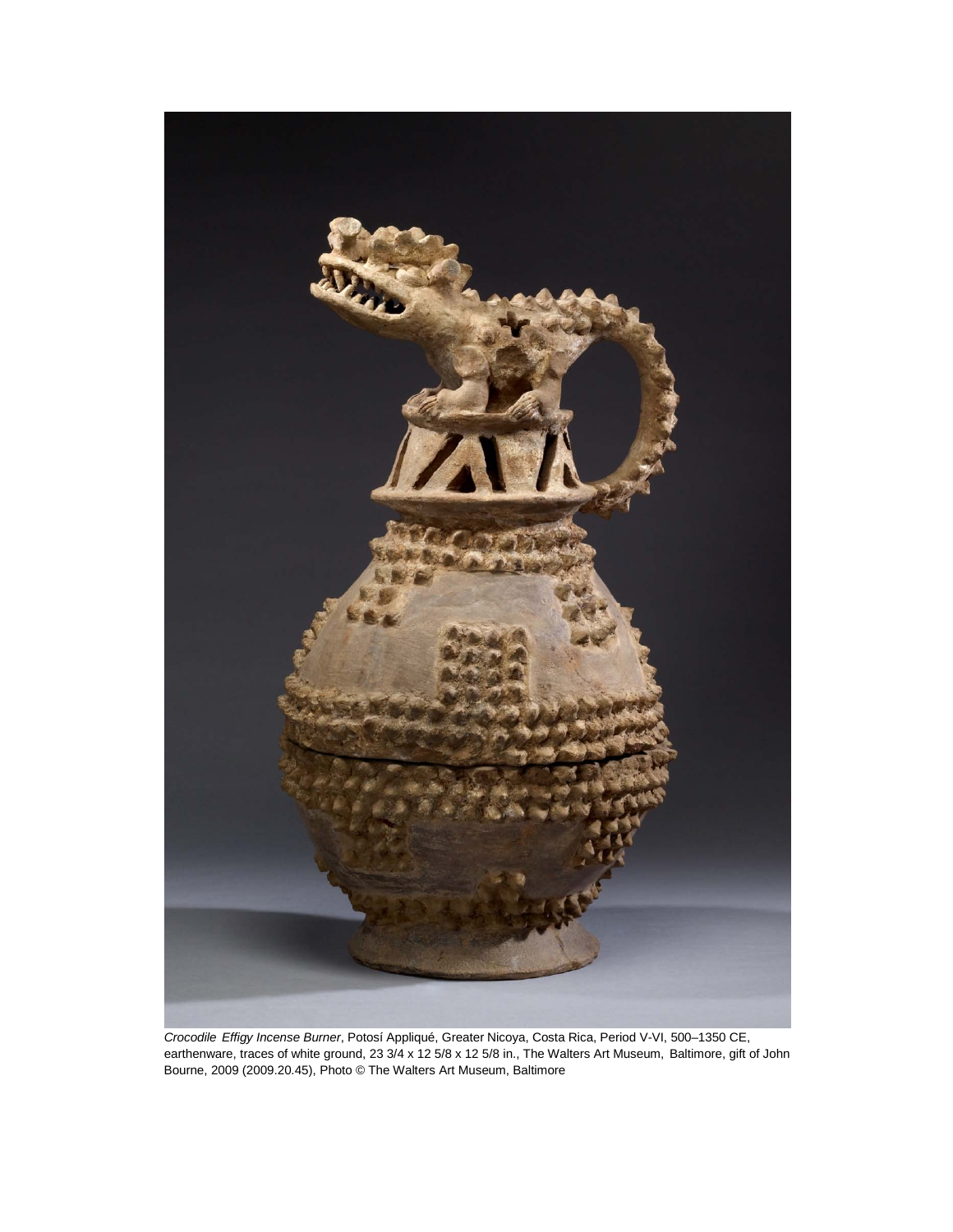

 *Incense Burner Stand*, Colima, Mexico, Early Postclassic Period, 900–1200 CE, earthenware, white paint, 17 5/8 x 10 7/8 x 10 7/8 in., The Walters Art Museum, Baltimore, on loan from John Bourne (TL.2009.20.285), Photo © The Walters Art Museum, Baltimore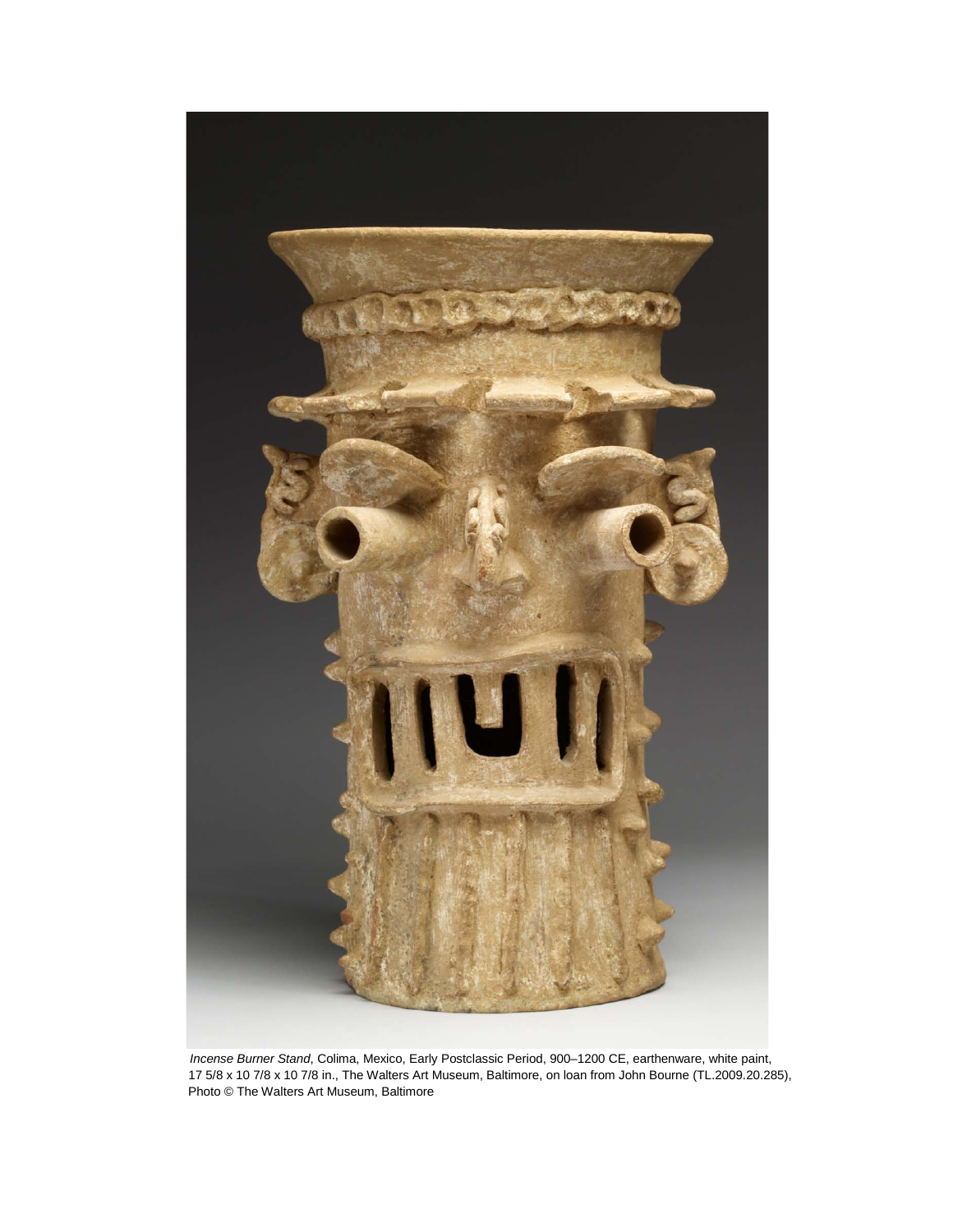

*Dish with Bean Imagery*, Nasca, South Coast, Peru, Early Intermediate Period, Phases II–III, 200–300 CE, earthenware, burnished slip paint, Height: 1 3/4 in.; Diameter: 3 7/8 in., The Walters Art Museum, Baltimore, on loan from John Bourne (TL.2009.20.110), Photo © The Walters Art Museum, Baltimore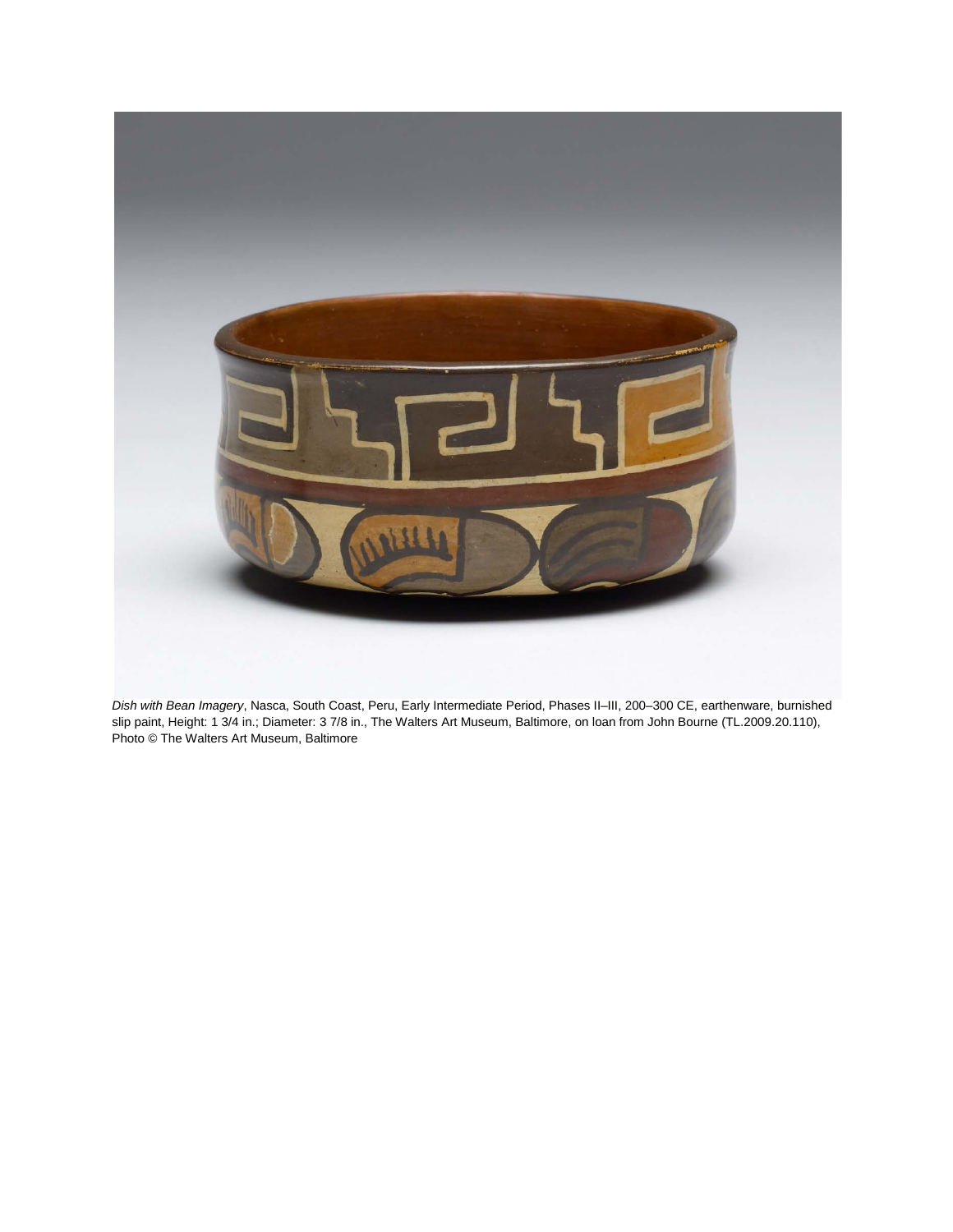

*Llama Effigy*, Chancay, Central Coast, Peru, Late Intermediate Period, 1000–1470 CE, earthenware, slip paint, 8 1/4 x 15 7/8 x 6 1/4 in., The Walters Art Museum, Baltimore, gift of John Bourne, 2009 (2009.20.49), Photo © The Walters Art Museum, Baltimore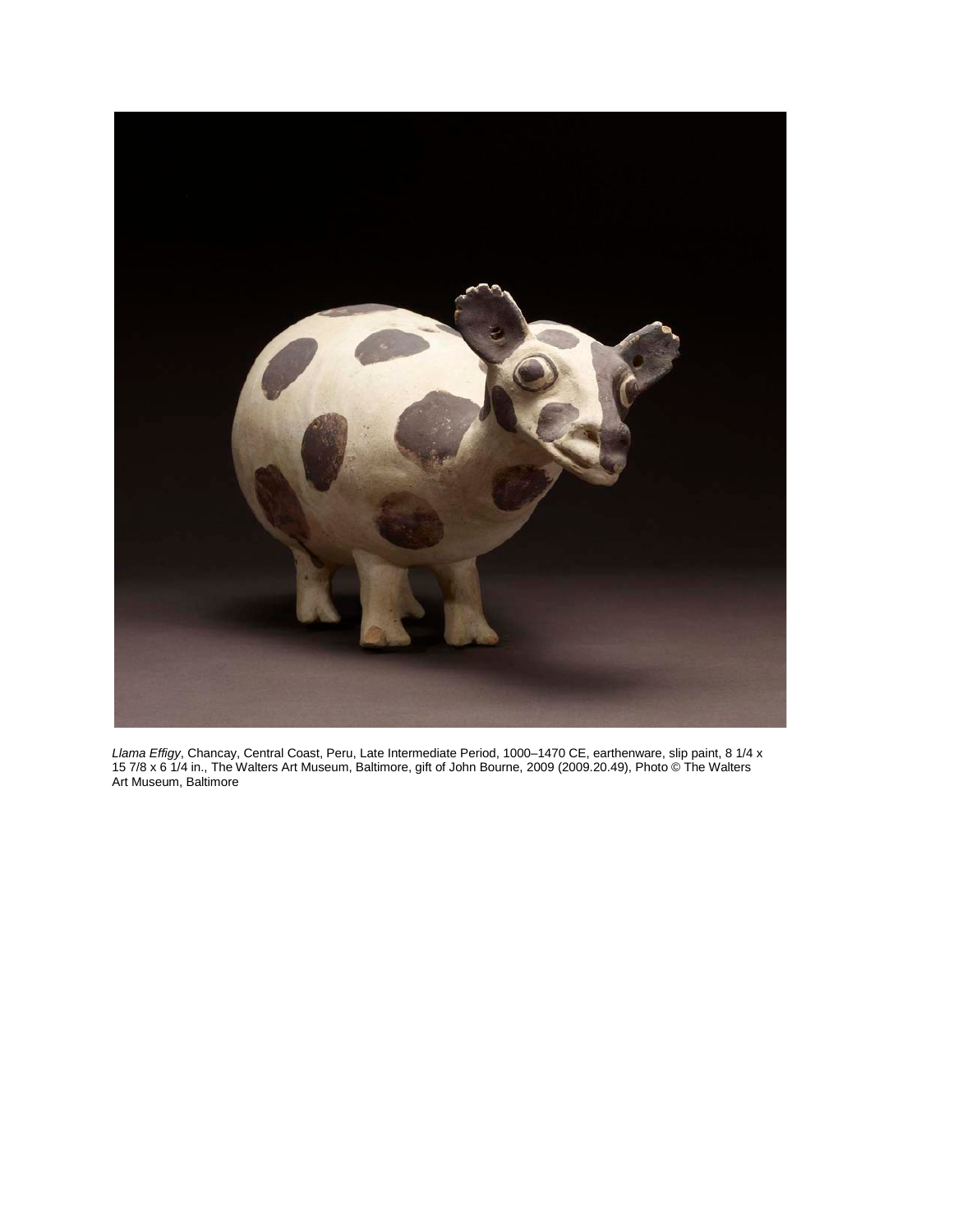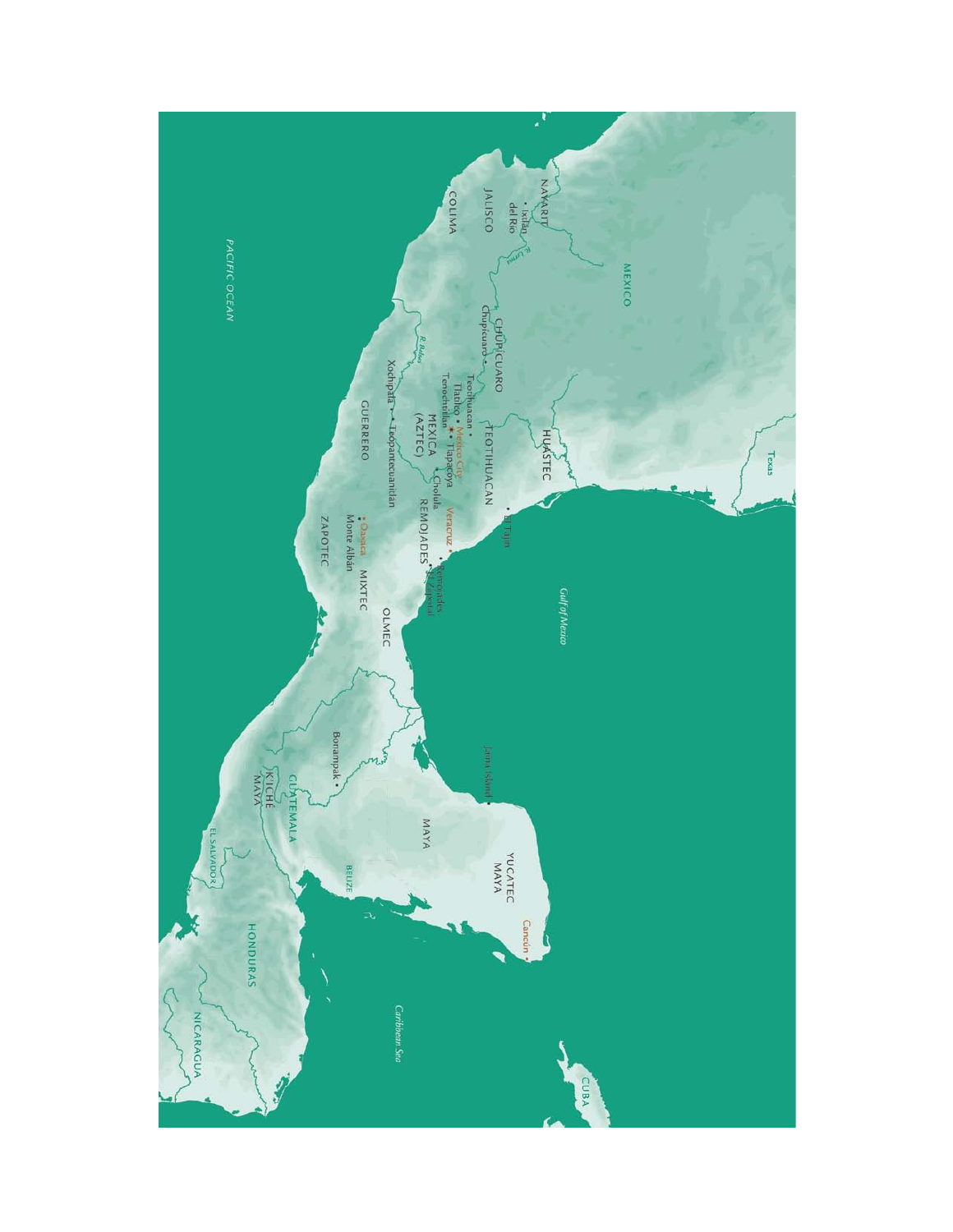